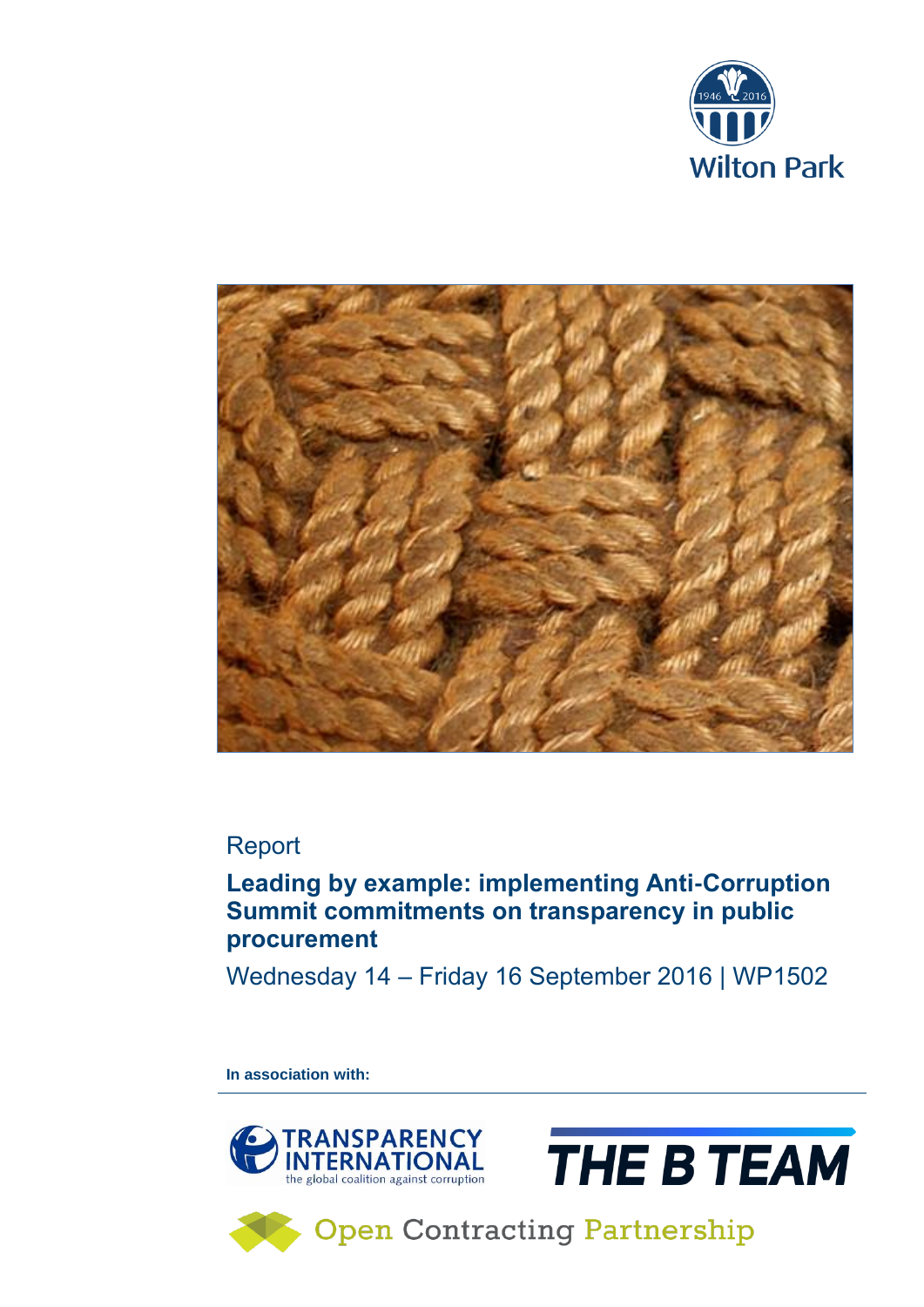

## Report

## **Leading by example: implementing Anti-Corruption Summit commitments on transparency in public procurement**

# Wednesday 14 – Friday 16 September 2016 | WP1502

The meeting will help government and civil society representatives from the participating countries to develop a better understanding of how to take the necessary next steps towards implementing commitments made at the Anti-Corruption Summit – with a view to enabling them to unlock domestic innovations and report back on progress at upcoming international fora. Other participants will gain a better understanding of how they can best contribute to supporting implementation of beneficial ownership transparency and open contracting within their own spheres of influence.

### **Intended outcomes:**

- Connecting practitioners to each other for peer-learning and support, contributing to an emerging peer network
- Jointly identifying opportunities, challenges and strategies to implementing Anti-Corruption Summit commitments
- Sharing approaches, tools, and practices in anti-corruption open contracting, and beneficial ownership across countries, sectors, and projects
- Exchanging new ideas and concrete plans on how to accelerate and deepen implementation of commitments to beneficial ownership transparency and open contracting

### **Approach:**

The meeting format will be collaborative and interactive. Participants should expect high levels of engagement throughout the sessions. We will invest in building relationships and creating new approaches in order to transform how public procurement delivers results for governments, business, and civil society.

Public contracting is the single biggest item of spending by government – amounting to an estimated \$9.5 trillion each year. This concentration of money, government discretion, and secrecy makes public contracting a government's number one corruption risk. Data on prosecutions tracked by the OECD Anti-Bribery Convention shows that 57% of bribes were paid to win public contracts. Fighting corruption is vital to delivering public benefit, such as roads, schools, and hospitals.

The Anti-Corruption Summit produced a high-level leaders' declaration against corruption, a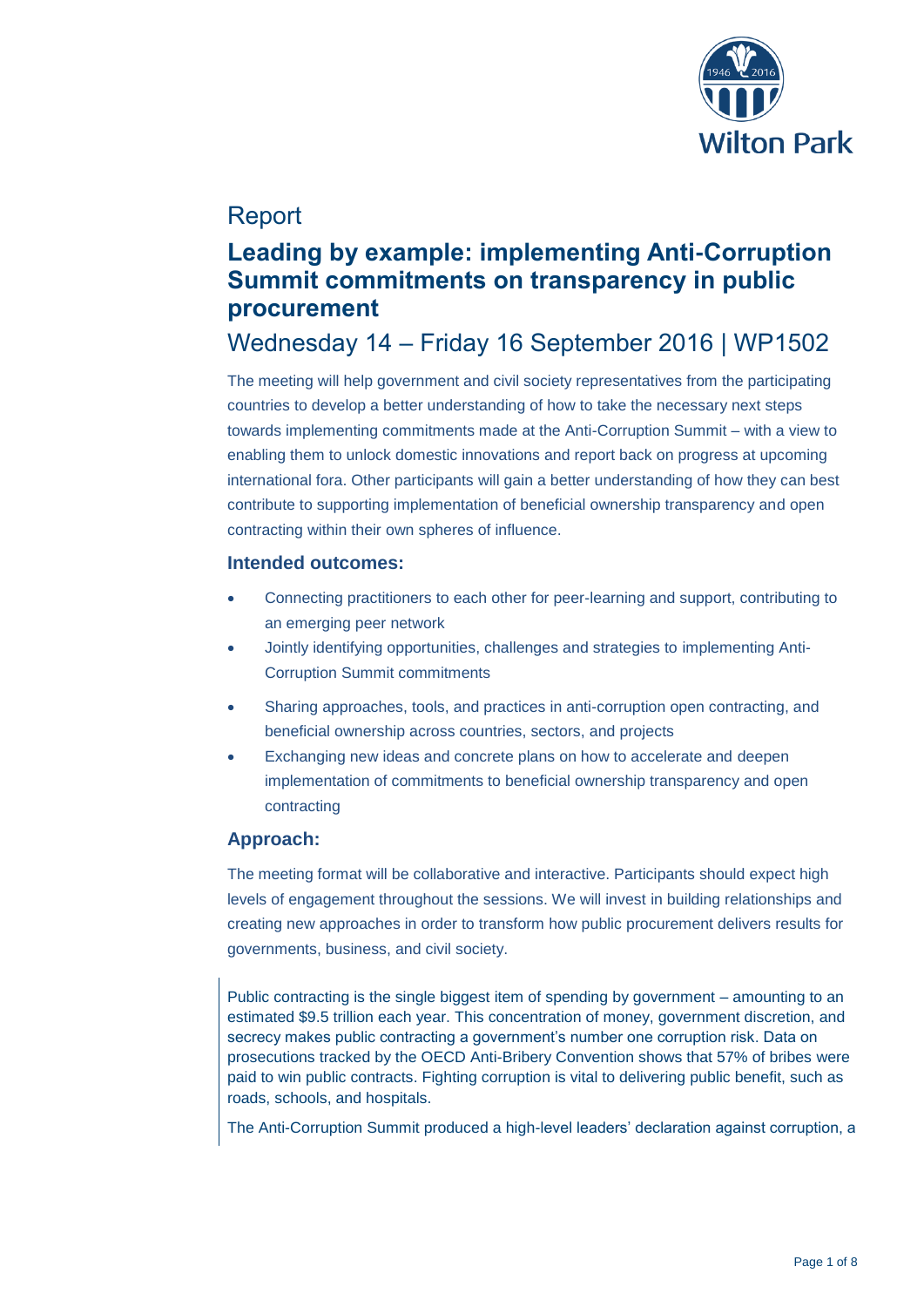communiqué and 41 individual country statements including over 648 measurable commitments, as counted by Transparency International.<sup>1</sup> Pledges around beneficial ownership and public procurement made up over a quarter of these commitments.

The 'Leading by Example' workshop at Wilton Park, organised by Transparency International (TI), the Open Contracting Partnership (OCP) and the B Team, brought together government and civil society representatives from countries that made specific commitments at the Summit around fighting corruption through increased transparency in public procurement, open contracting and beneficial ownership. Countries in attendance were: Afghanistan, Argentina, Colombia, France, Italy, Kenya, Mexico, Nigeria, Ukraine and the United Kingdom. These representatives were joined by global experts, anti-corruption practitioners, business representatives, international civil society and representatives from multilateral organisations who are involved in increasing integrity and openness in public procurement. The intended outcomes of the workshop were to:

- Connect practitioners to each other for peer-learning and support, contributing to an emerging peer network
- Jointly identify opportunities, challenges, and strategies for implementing Anti-Corruption Summit commitments
- Share approaches, tools and practices in anti-corruption open contracting, and beneficial ownership across countries, sectors and projects
- Exchange new ideas and concrete plans on how to accelerate and deepen implementation of commitments to beneficial ownership transparency and open contracting

#### **Context**

- 1. Six countries, including Afghanistan, France, Kenya, Nigeria and the UK, committed to establishing public central registers of beneficial ownership. 14 countries, including Afghanistan, Argentina, Colombia, France, Italy, Mexico, Nigeria and the UK, committed to implementing the Open Contracting Data Standard.
- 2. Participants felt that global stakeholders are not doing their best to leverage generated data to help us understand corruption. Through multi-stakeholder initiatives like the Open Data Charter, which produced the Anti-Corruption Data Package, we are building examples of how open data can be used to tackle corruption. The C5 is a network of countries (Colombia, France, Mexico, the UK and Ukraine) seeking to effectively implement the Open Contracting Data Standard (OCDS) to eliminate corruption in public procurement processes. The C5 initiative helps gather country level learning, to be shared with other regions and nations.
- 3. This workshop was convened to be the first effort for international follow-up and constructive peer learning around the commitments generated by the Anti-Corruption Summit. At the workshop all country representatives developed plans for next steps on implementing their individual commitments.

#### **Opportunities and assets**

In the same groups, participants were asked to identify which opportunities and assets exist to help advance and implement the commitments. They were asked to report back three key opportunities and assets to the wider group.

4. Participants saw benefits to digital innovation and access to new technologies. As

<sup>1</sup> 43 countries, 600 commitments: Was the London Anti-Corruption Summit a success? (September 2016), http://www.transparency.org/news/feature/43\_countries\_600\_commitments\_was\_the\_london\_anti\_corruption\_sum mit\_a\_succes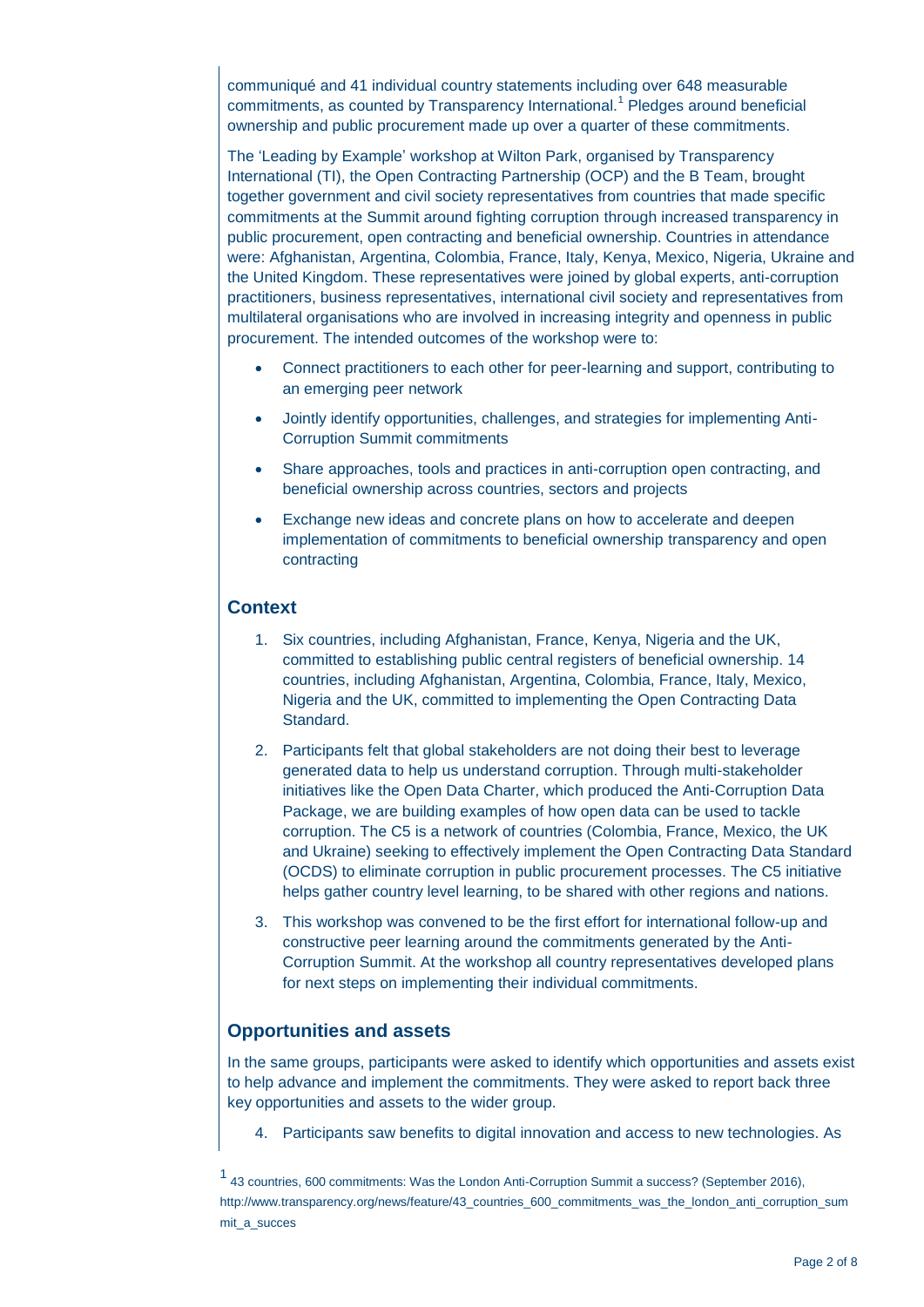governments recognise that they can use data to advance systems, improve efficiency and save money, the agenda for transparency can be easily incorporated in these new open data approaches. This data is increasingly a more effective tool; it is more open source and open access than before. When this new technology is combined with existing resources and knowledge, civic participation in the fight against corruption can increase. If all stakeholders are trained on using the most appropriate digital tools, tackling corruption should be significantly easier.

- 5. Although inconsistent coordination was a constraint, the possibility of stronger partnerships can only be an opportunity. Businesses in particular should be more welcomed into the anti-corruption movement; the resources and multijurisdictional nature of business means they may be able to match the influence of the corrupt in ways that governments and civil society cannot. As government, civil society and business – labelled the "golden triangle" – continue to work together to push reform, it will be easier to find champions in different sectors.
- 6. There is an opportunity to raise awareness of the risks and impacts of corruption. Corruption is further up the agenda than it has been historically, and we know more than ever before about how corruption works. The public is interested in service delivery, and this interest has the potential to motivate them to play a role in tackling corruption and promoting integrity. Our example sharing and storytelling is an opportunity for us all to learn about different approaches to solving problems in our own contexts.
- 7. The anti-corruption landscape is another asset. There are many laws in place that are already effective, and we are not starting from scratch. The momentum around anti-corruption, which led to the Summit, continues to swell. There are now more commitments to transparency and open government than ever before.

### **Challenges and constraints**

Participants were broken into small groups and asked to consider the most critical challenges and constraints to advancing and implementing anti-corruption commitments in their contexts. They were asked to report back three key challenges or constraints to the wider group.

- 8. Participants identified some imbalances of knowledge or gaps in information as constraints to progressing their commitments related to transparency in open contracting and beneficial ownership. Lack of expertise in the history and complexity of corruption, as well as a lack of cultural understanding of corruption and a poor understanding of how corruption impacts daily lives, were highlighted as problematic by participants. Exaggerated and underestimated perceptions of corruption were also seen as hindrances to effectively tackling the problem.
- 9. In the face of a transparency drive, vested interests are often protected using arguments that focus on fear of change and loss of privacy. There is also a lack of incentives for information to be published proactively and truthfully. In addition, there is a heavy reliance on political champions for catalysing reform, rather than reforms being made simply because there is a social demand for it.
- 10. Participants felt that coordination and support between stakeholders could be improved. The varying transparency standards and beneficial ownership thresholds in different jurisdictions made it difficult to gain common understanding of what some of the Summit commitments meant.
- 11. The scale of corruption, as well as the extensive resources needed to tackle the phenomenon, represented a significant challenge to participants. Data on those suspected to be corrupt is frequently questioned on its consistency, veracity, and strength. Corrupt actors are likely to have overwhelming resources, whilst national government departments are all too often under-resourced. Corruption is also a cross-border phenomenon, whilst law enforcement agencies are still unable to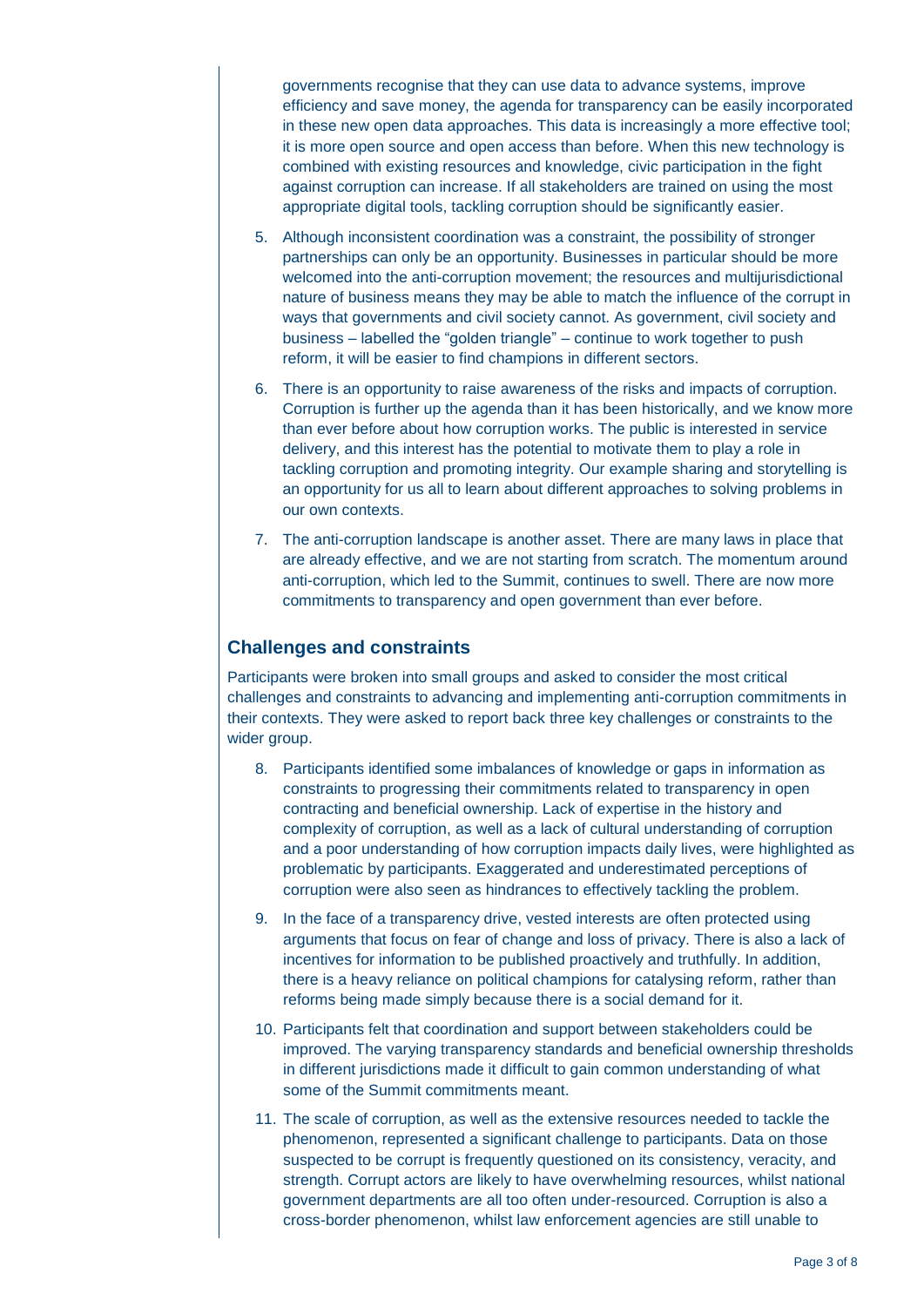#### **Identifying sectoral challenges and opportunities**

Participants were encouraged to understand the work in different sectors and industries, drawing on the previous discussions on general challenges and opportunities. Sectoral experts led four group discussions, on health, infrastructure, procurement and extractives. Each group addressed the key issues in tackling corruption in that sector at the national and subnational levels, as well as the leverage points to advance anti-corruption work in that area.

- 12. **Health**. The health sector was described as more complex and opaque than many other sectors, and there is potential for corrupt activity at numerous points. Conflicts of interest, lack of transparency and accountability of decision makers, and problems with contract assurance and counterfeits were the significant challenges to tackling corruption in the health sector according to participants. Leverages against these challenges include the use of open data and new technologies – publishing information on doctors and prescription data, integrating e-health systems, establishing digital tools – which would be of interest and benefit to all corners of the golden triangle. More data and transparency would increase accountability in the sector and increase efficiency at service delivery points. Introducing barcodes to authenticate medicines and eradicate counterfeits was also a potential leverage point. Although this may seem like a sector where business has more influence than government, participants from the health sector were keen to clarify that business will always be beholden to government, to a degree.
- 13. **Infrastructure**. A major challenge to tackling corruption in infrastructure projects is that the balance of risk depends on the size of the project, as small scale projects do not always have the same levels of scrutiny as larger ones. There are also challenges specific to different phases of infrastructure procurement. Prequalification and tender is at risk of price fixing, manipulation of prequalification and conceptualisation. At the planning stage, the manipulation of design is a real risk, and at the execution stage, inflated variations or obscuring defective work are also common risks. Poor supervision is the biggest risk at the maintenance phase. Leverages against these challenges are again centred around transparency; from having more beneficial ownership transparency to offer more information on who is bidding, to introducing transparency at the earliest stage in a project. There was also discussion of the opportunities of unbundling projects to avoid concentrations of money and decision-making power, noting that unbundling adds a new form of complexity. Participants also thought there were ways that the public sector could learn from the private sector, and could do more to reduce the complexity of large projects.
- 14. **Procurement and E-Procurement.** The biggest challenges to reducing corruption in procurement and e-procurement are sustainability, integration with other financial systems by government, and building procurement systems that are both fit for purpose and user-friendly. The Open Contracting Data Standard, which provides a schema that describes the data that should be published at all stages of the contracting process, is one option for gaining leverage. Transparency and multi-stakeholder involvement are other leverage points that should be used.
- 15. **Extractives.** Commercial confidentiality, asymmetry of power and knowledge, uncertainty about the risks and challenges of engaging in state owned enterprises, and the enormous scale of money coming in from extractive sectors are some of the major challenges in fighting corruption in the extractives sector. The Extractives Industry Transparency Initiative (EITI), a multi-stakeholder initiative with a focus on the disclosure of spending in extractives deals and frameworks, continues to expand and offer itself as leverage against these challenges. There is also a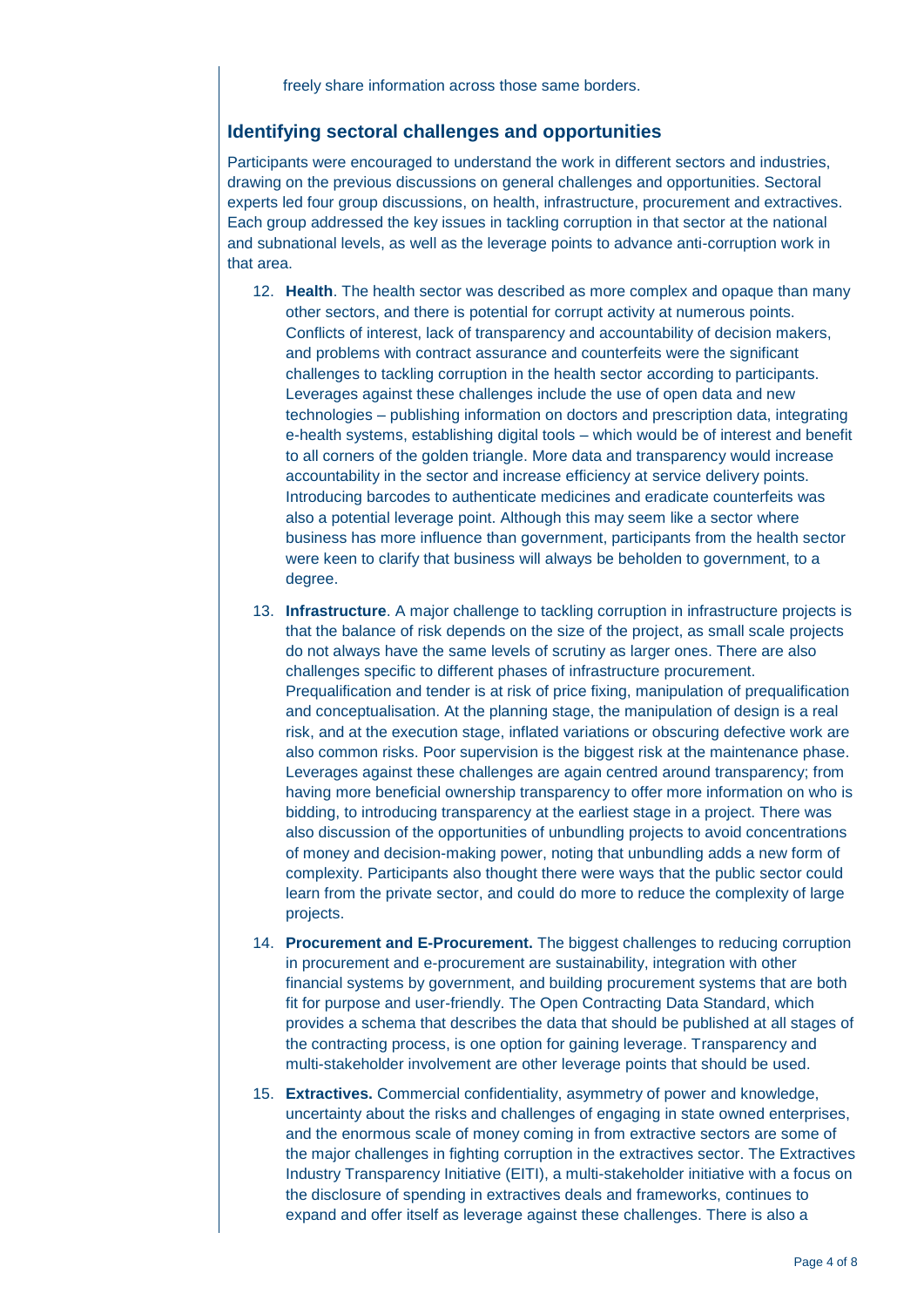breadth of international legislation and guidance, as well as existing best practice that we can learn from.

#### **Lessons from others**

Participants with experience of implementing open contracting and beneficial ownership transparency in their countries were invited to share their experience and case studies with others at the workshop, to help others draw relevant lessons from key issues.

- 16. **Budeshi**<sup>2</sup> is an attempt to demonstrate the OCDS across the public procurement value chain in Nigeria. As an OCDS platform this means the data does not only come from government. Budeshi demonstrates that it is sometimes best to develop tools outside of government, using civil society organisations that can be trusted to ensure that disclosed information is genuine and without amendments. The independence of the platform has enabled its owners the freedom to progress and develop it in the ways they see best fit. Government agencies are now proactively disclosing relevant information. Other countries, such as Uganda, Kenya and Malawi, are now looking to take the Budeshi model forward in their own countries.
- 17. **ProZorro**<sup>3</sup> is a public e-procurement system in Ukraine. The central database system gives businesses access to government opportunities. Today, ProZorro has processed more than 200 tenders through its system, and is the most successful forum in Ukraine. It is now a state-owned enterprise, but has transferred licencing rights to Transparency International Ukraine. ProZorro strongly believe that competition is the route to success. There are now 9 different platforms connected to the central database, and now any international company can bid for government tenders.
- 18. **Slovakia** is the first system in Europe to have beneficial ownership information online. In Slovakia, the government is legally required to publish all contracts online, and a contract remains invalid until its publication. These contracts are searchable by features such as supplier or value of the contract, and as a result there is now one central website holding information for more than 3000 entities. Perceptions of corruption in the country have fallen as a result of this increased transparency.
- 19. **Digiwhist<sup>4</sup>** 'The Digital Whistleblower' allows you to instantly identify the corresponding government contract, the construction company and the amount of public money involved in the contract. It aims to improve the efficiency of public spending across 35 European countries, and develops indicators measuring transparency, corruption risks and administrative quality. To start developing indicators, it is important to know what 'good' looks like; by mapping normal behaviour and working out how markets operate in different contexts. Indicators are not only there for anti-corruption purposes, but they can be incredibly useful in building good and strong institutions.

## **Cross-border insights**

As well as lessons offered from country-specific endeavours, participants were invited to learn about the cross-border support initiatives and networks that are available. These insights complement the lessons learned from the country platforms that have been developed, offering an understanding of challenges that people from any country context may face.

20. Without seeing a contract it is difficult to ascertain whether it was awarded fairly. At

<sup>4</sup> Digiwhist, <http://digiwhist.eu/>

<sup>2</sup> Budeshi, <http://www.budeshi.org/>

<sup>3</sup> ProZorro, <https://prozorro.gov.ua/en/>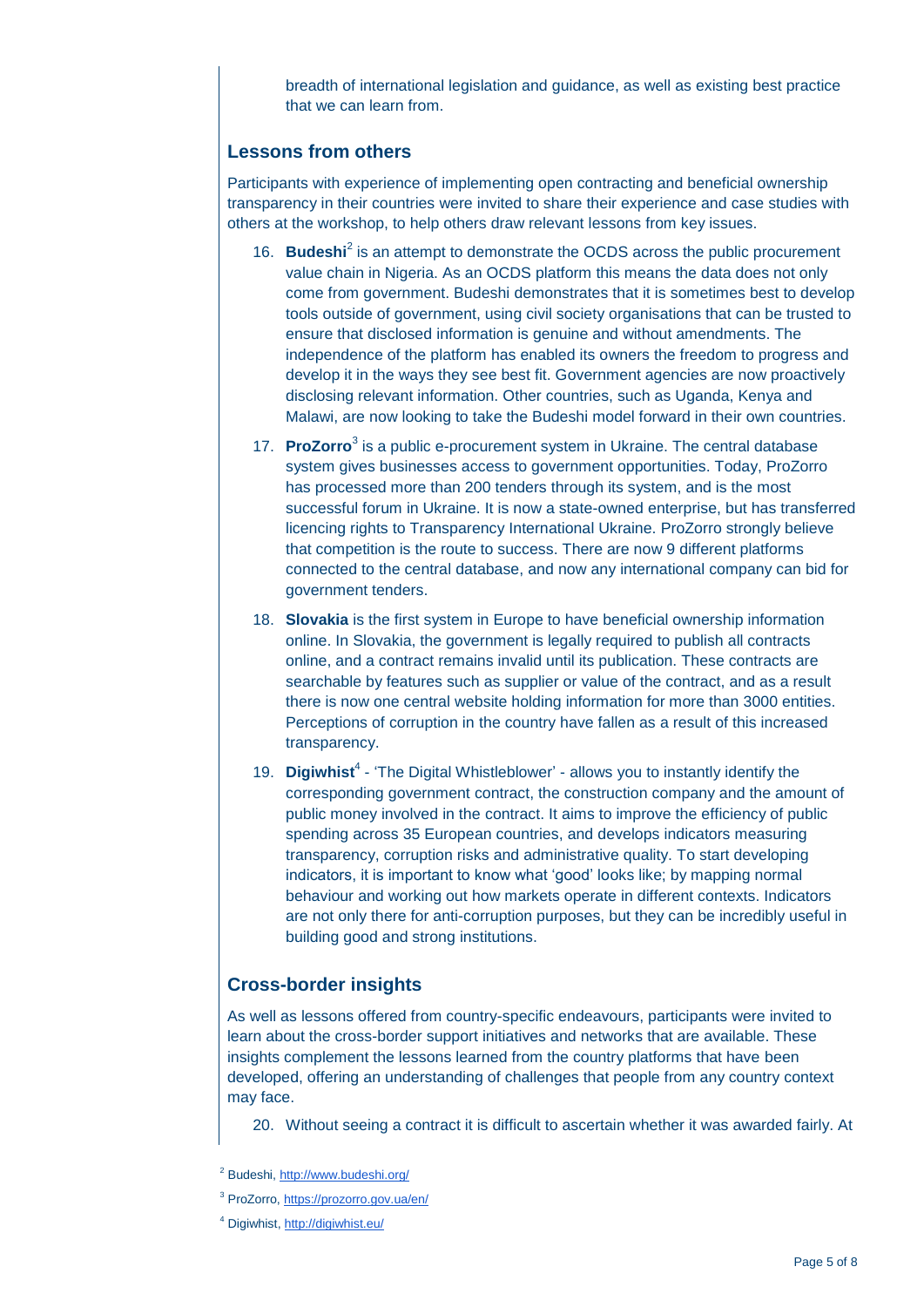the Anti-Corruption Summit, all participants agreed that information on public procurement should be open by default. Yet there may be legitimate concerns as to why things cannot be published, and there is a real question over whether disclosure may cause 'harm'. In addition, there is a risk that sharing intellectual property as a result of disclosure may in fact stifle innovation and slow down development in many sectors. But there are cases where commercial confidentiality has not been a stumbling block for open contacting. In Ukraine all contracts are published unless they pose a risk to national security. In Slovakia, contracts remain invalid unless they are published.

- 21. There is a real lack of transparency over who owns the companies that are so often involved in public procurement. One of the many challenges here is that the definition of the beneficial owner is inconsistent across jurisdictions. Another challenge is that it is difficult to verify that the published information is accurate. It is more important than ever to use international processes, such as the Open Government Partnership and open contracting, to encourage openness and embed it in legislation. Beyond these processes, it is also important that we get society more involved in the cause for beneficial ownership transparency.
- 22. The B Team has worked to directly involve the private sector in reforms, by working with high profile business leaders to publicly and privately state why they want access to information from a business perspective. They have also started to build greater understanding and support through business communities, as well as supporting those companies who have been willing to show they are leading by example. Finally, they have participated in creating infrastructure that will make information more usable, such as the Global Beneficial Ownership Register (along with civil society organisations).

### **Approaches and tools**

- 23. Open contracting is an approach that uses open data and better engagement so that citizens, government and business can work together. At the core is the Open Contracting Data Standard, a schema that provides open data for the full government contracting process from planning to tendering to performance and closure. The OCP has found that open contracting tools work best when built around concrete use cases such as creating value for money, developing a fairer marketplace for business, improving public integrity and reducing corruption, and providing better quality goods and services for citizen. The OCP sees open contracting not as a destination but as a journey to continuously improve data disclosure and developing effective feedback mechanism. It is beneficial to embed open contracting into systematic reforms as they are being built.
- 24. The Contracting 5, or C5, was established at the Anti-Corruption Summit by Colombia, France, Mexico, the UK and Ukraine. The C5 will work to implement the Open Contracting Data Standard, and plans to continue promoting peer learning and tool sharing. The C5 plans to make an announcement at the Open Government Partnership Global Summit in Paris in December 2016.
- 25. Integrity Pacts are a tool for preventing corruption in public procurement. They consolidate the relationship between a public sector entity that is contracting, a business that is bidding and civil society that are monitoring. The Integrity Pacts are a way that civil society can contribute to solutions rather than simply pointing out problems in public procurement. Transparency International has received funding from the European Commission to roll out Integrity Pacts in EU countries.
- 26. The Global Beneficial Ownership Register will seek to aggregate data from multiple existing sources – such as the Extractives Industry Transparency Initiative, national registers, and government procurement systems – to make collated data available to everyone. The Register will be a useful tool for law enforcement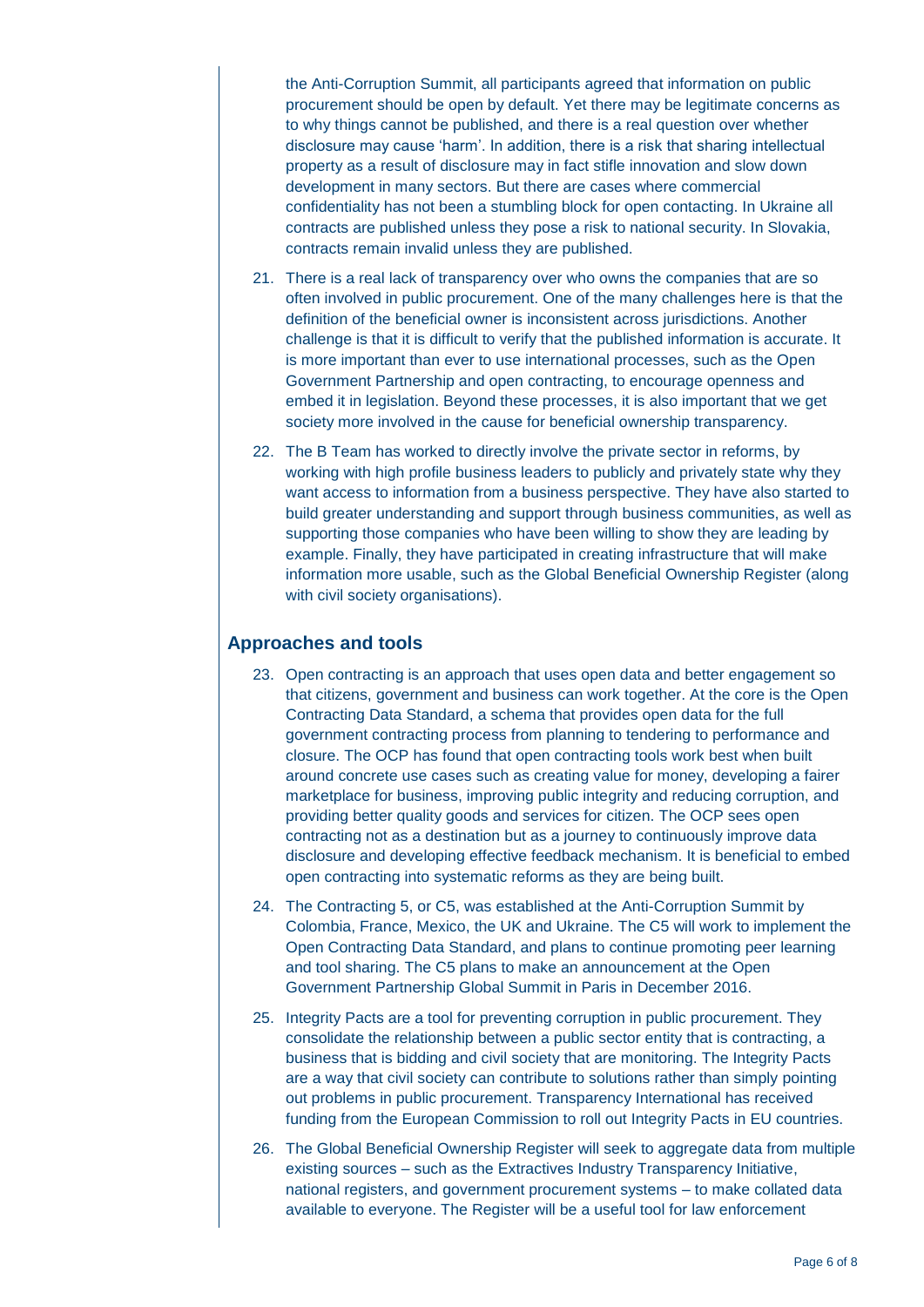authorities, tax authorities, companies, consumers, journalists, employees, the finance industry, anti-corruption organisations, and procurement experts. The Register aims to make it as easy as possible for companies to self-report, and its developers want to reach a point where it is the norm for companies to disclose information.

- 27. The Construction Sector Transparency Initiative (CoST) is supporting governments to disclose information into the public realm, emphasising the message that the more information you give to the public increases the accountability and ultimately achieve better value for money. CoST is working closely with the OCP to ensure that the Infrastructure Data Standards and the OCDS are aligned.
- 28. The Open Government Partnership (OGP) is designed to bring government and citizens together to work on a range of open government reforms, to create and develop National Action Plans (NAPs) which last two years. On the national level, action plans enable civil society to raise their government's ambition in the reforms. The action plans are concrete, setting out who is doing what, by when, and what are the milestones we should be looking out for. On the international level, the OGP seeks to translate communiqués like that of the Anti-Corruption Summit<sup>5</sup> into action on the national level. The OGP provides a platform for exchanging expertise and encouraging government and civil society to come together to push similar reforms in their varying countries.

#### **Next steps**

- 29. Though there is no formal follow-up or implementation process to the Anti-Corruption Summit, both the G7 and G20 leaders' summits welcomed and endorsed the commitments made in London. The OECD has offered to host an Anti-Corruption Centre, and the 2016 Open Government Partnership Global Summit in Paris will be another opportunity for governments to showcase their progress on their anti-corruption promises. Leaders who were at the Anti-Corruption Summit will meet again at the United Nations General Assembly in September 2017 to discuss the progress that they have made on their commitments. Transparency International will be monitoring the global progress ahead of that meeting.
- 30. From 7 9 December 2016, the OGP will host their Global Summit in Paris, France. The C5 will announce their plans for the coming months, and non-C5 countries will have an opportunity to engage further with the partnership and their agenda. The OGP Summit will be an opportunity for follow up with participants who took part in this workshop, as the majority of countries represented are also OGP members. In addition, the OGP Summit will be looking at the broader commitments made at the Anti-Corruption Summit and work with countries represented there to make concrete plans to implement those promises. OGP members can also seek to have their Summit commitments embedded in their upcoming NAPs.
- 31. Seven of the 10 countries represented at the workshop made commitments to implement the Open Contracting Data Standard, many of them promising to focus on major projects as an early priority. OCP has an Open Contracting Data Standard Help Desk, which will offer support to those countries and any others who intend on implementing the Open Contracting Data Standard.
- 32. An Anti-Corruption Open Data Package was planned to be launched at the International Open Data Conference in Madrid in October. Those that have developed the package encouraged others to use it, as tools continue to be gathered to promote the use of open data to tackle corruption.

<sup>&</sup>lt;sup>5</sup> Anti-Corruption Summit Communiqué (May 2016), [https://www.gov.uk/government/publications/anti-corruption](https://www.gov.uk/government/publications/anti-corruption-summit-communique)[summit-communique](https://www.gov.uk/government/publications/anti-corruption-summit-communique)